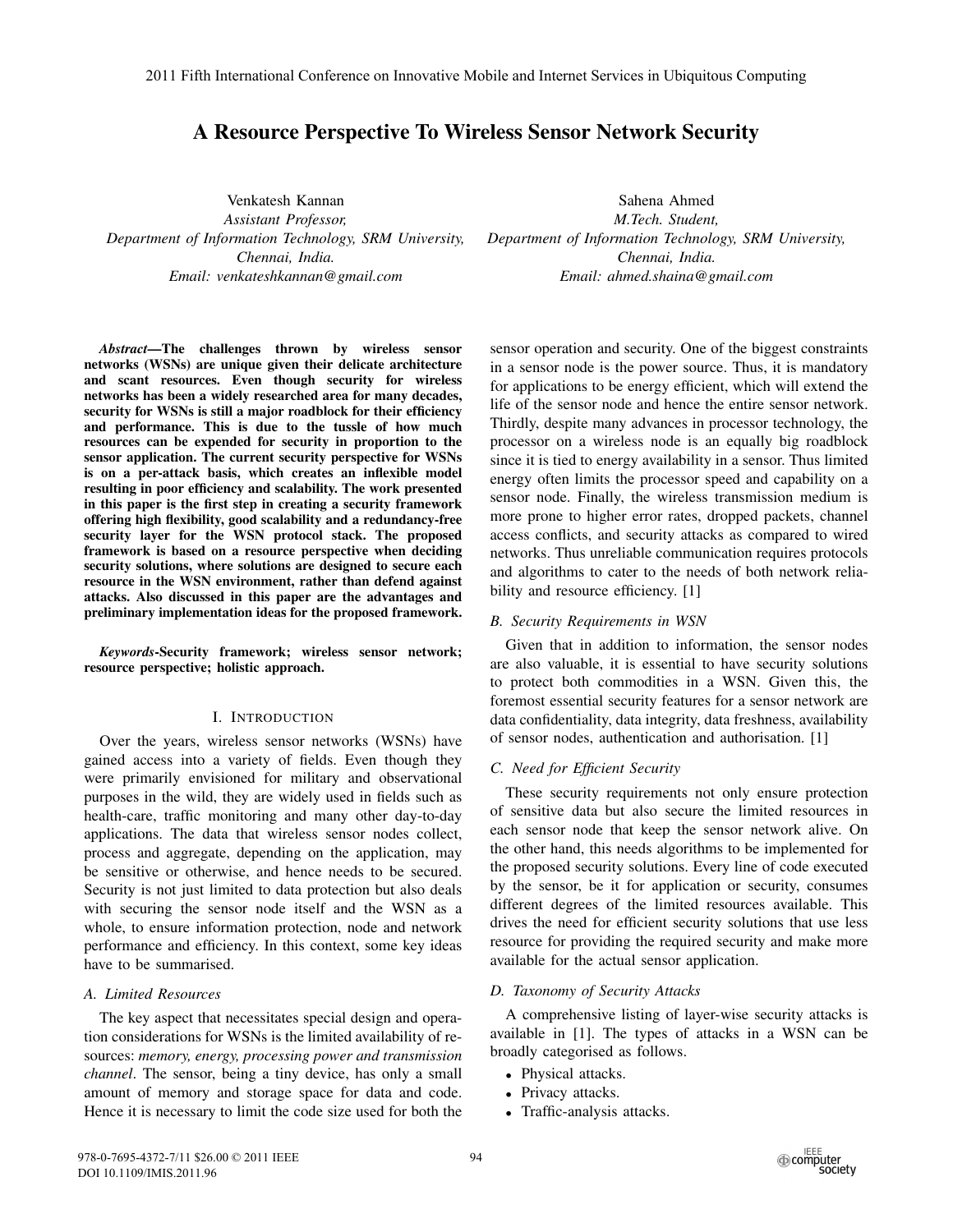

Figure 1. Taxonomy of Attacks

- Routing attacks.
- Denial-of-Service (DoS) attacks.

Attacks from one or more of these types are launched at each protocol layer of a sensor node. For instance, tampering, interference and jamming are attacks on the sensor and signal respectively, at the physical layer. Suggested solutions to these are tamper-proof packaging of the node, and spread-spectrum communication or priority messages or low duty cycle. Attacks at the link-layer include collision, exhaustion, unfairness, and Sybil attack in the form of data aggregation. Solutions in literature for these include error-correction codes, randomised back-off time for retransmission, authentication of client requests, and ratelimitation [1].

A sensor node is prone to attacks at the network layer from misdirection, selective forwarding, flooding, sinkholes, Sybil attack, homing and HELLO flood attack. Authentication of routing updates and nodes, dynamic routing decisions, encryption, authorisation and egress filtering are the security solutions that defend against these attacks [7]. At the transport layer, flooding and desynchronisation aim at launching DoS attacks on sensor nodes. Though limited, the suggested solutions for these attacks are state-less connections, client puzzles and authentication of packets [7] [9].

Given the myriad of attacks, they can however be listed under one of the five categories listed above: tampering being a physical attack on a sensor node; collision, interference, unfairness, exhaustion are attacks on privacy of the control and data messages; attacks on the network layer are achieved mainly by analysing the network traffic and exploiting vulnerable routing protocols. The ultimate aim of these attacks is most often to drain the sensor off its limited resources, which brings down the node and possibly the entire WSN a.k.a. DoS.

#### *E. Issue*

From summarising the literature, it is evident that security solutions and defenses against attacks have been primarily based on a protocol layer-wise attack-based approach. This, in ideal conditions, succeeds in preventing and/or detecting intrusions. But the question in the context of a wireless sensor network is *"Is this the efficient solution against security attacks?"*.

More and more literature [2], [3], [6] are generated everyday identifying the reason behind the different attacks and devising solutions. Each proposed solution is based on the protocol layer where the attack is targeted and the vulnerability that allows the attack. This only results in a long list of attacks and an even longer list of proposed solutions, with each solution translated into a security algorithm in a sensor node, consuming precious processor power, memory and energy.

#### *F. Goal*

Given the poor scalability of the layer-wise attack-based approach, this paper aims to reevaluate the perspective when designing security solutions: *"Are we fighting attacks?"* or *"Are we securing assets?"*. The latter is the driving question behind the work presented here. The goal here is to analyse the wireless sensor environment and the different attacks possible to identify the key resources (transmission frequency, frame content, memory, MAC parameters, routing information, connection requests are some examples of resources) and extract security objectives (such as encryption, authentication, authorisation and so on) to protect and verify these resources. Solutions for many of these objectives are widely available in the literature. Having done this, it is possible to observe which attacks are prevented by protecting a certain resource. The final aim is to have a single security layer spanning across all the layers of a WSN protocol stack in a sensor node. This security layer will contain a concise set of security algorithms to defend against attacks across multiple layers. Note that this paper focuses on the physical, data-link, network and transport layers of a WSN protocol stack. Application layer security is not currently in the scope of this work.

# *G. Rest of the Paper*

§2 summarises some of the important work related to providing generic security solutions through holistic approaches and security frameworks. §3 presents details of the proposed ideas including identification and analysis of key WSN resources, and building of the security layer. §4 analyses the proposed security layer, its advantages, lackings and future direction of this work. The conclusion in §5 summarises the significance and reason behind this article and work.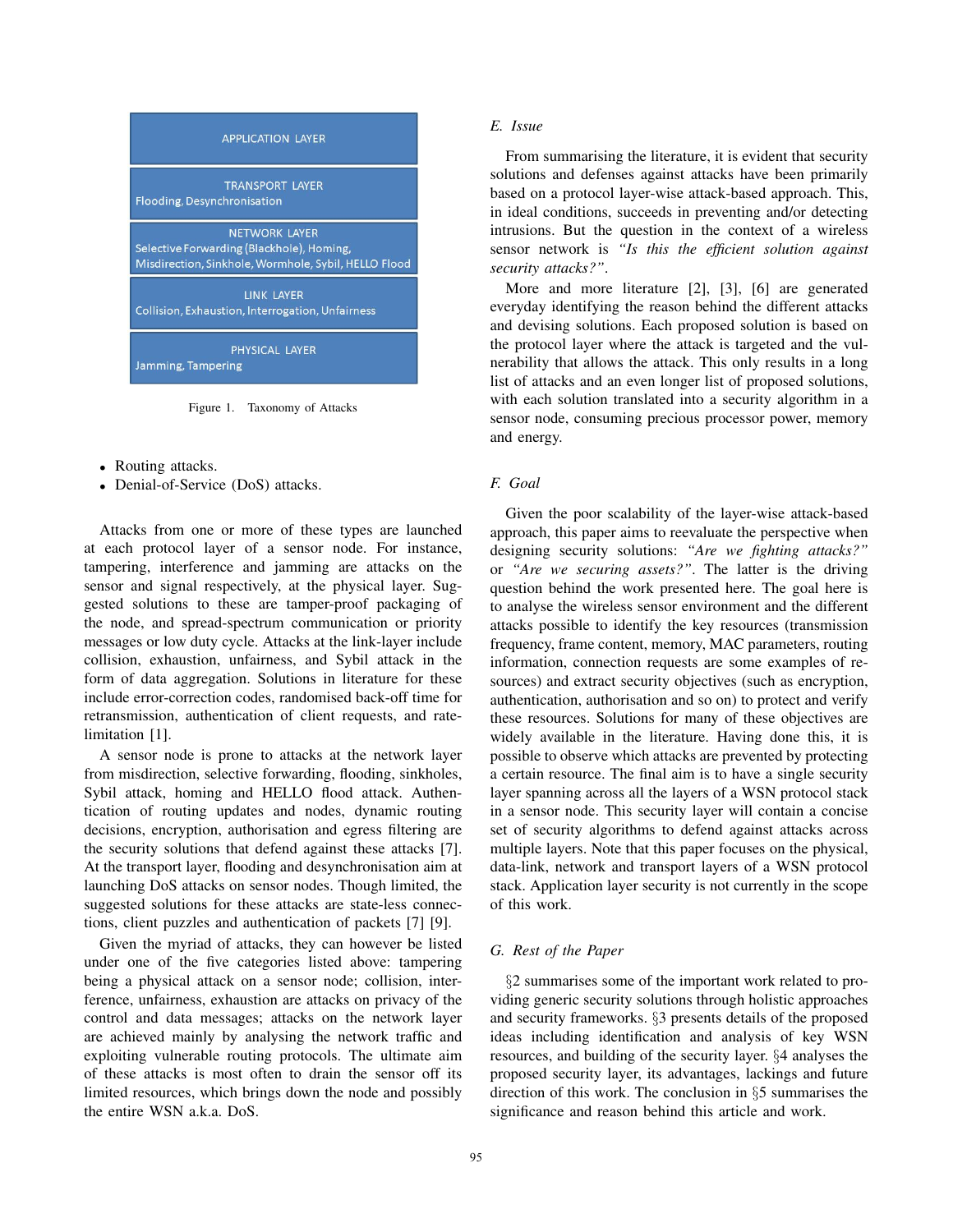## II. RELATED WORK

Recent literature on security framework for wireless sensor networks has a variety of approaches with two goals: separate security component in a sensor node, and flexible security solutions in the component. In relation to these goals some of the recent work are discussed here.

[15] proposes a three-tier security framework by listing the security issues of interest in sensor networks. The levels of security are divided into three classes, small, medium and high level based on the security requirements listed for the type of network. However, this proposal falls short in that each class of sensor network is characterised using security requirements, where assumptions about expected attacks are suggested. This does not discount the vulnerabilities of these networks to the different attacks.

[16] presents an extensible distributed security framework for heterogeneous WSN. In this idea, as new attacks are discovered, security solutions are added to the framework. For the set of attacks possible, the authors suggest a mechanism to choose a subset of solutions that defend against these attacks depending on the weights attached to the attacks. Here again the main drawback is that the approach is clearly described as a one solution per attack framework.

[14] precisely states the problem with the traditional layer-wise attack-based security approach where redundant security solutions use the limited resources inefficiently. As a solution to this, the authors propose a separate security component (Intelligent Security Agent) that communicates with all protocol layers in a sensor node. However, there are two types of problems in this literature. First, the solution depends on clustering the sensor nodes and electing a group head. This creates significant administrative overhead, which includes group head transfer and maintenance. Especially in the case of WSN, this overhead could result in degradation of performance and efficiency. Second, despite modularising the security component, there is no improvement to how security solutions should be designed to reduce redundancy in layer-wise attack-based solutions. The solutions provided here are still on a per attack perspective, where a new attack would result in addition of a solution to the framework.

The formal framework suggested in [17] summarises the characteristics and security requirements of a WSN. However, here again the authors use an ISO/OSI reference model to develop a formal framework to identify security risks and suggest possible countermeasures. The literature also suggests extension of the taxonomy to include missing weaknesses using the layer-wise approach.

To summarise, there are three main issues in the current approaches to designing security for WSN. One, new security components tend to add significant overhead due to administrative and moderation functionalities. This is a serious drawback given the limited resources of a WSN. Two, the security frameworks or modularisation still provides security solutions largely based on a layer-wise attack-based perspective. This does not solve the problem of redundant security solutions. And third, all of the proposed frameworks neglect flexibility by tightly coupling the security solutions with the attacks. Every addition or variation of security risk will need modification to the framework itself, which makes such a design rigid. Rather, a plug-in based approach, where security requirements are listed for each resource leaving the implementation to the user, is a more flexible, scalable and universal design.

#### III. PROPOSED FRAMEWORK

The work starts by identifying the *key resources* in a wireless sensor network. Key resources can be defined as objects that can be exploited actively or passively to launch security attacks on either a sensor node or the network. The key resources identified in this article at the physical, datalink, network and transport layers of the protocol stack are listed in Table I.

## *A. Key Resources in WSN*

At the physical layer, each *sensor node* itself is resource prone to direct attack by an adversary, apart from the specific *transmission frequency* used by the nodes to communicate information. At the datalink layer, information organised as frames makes the control and data fields (*frame fields*) a valuable source for the attacker. Modification of bits during transmission or by an attacker leads to error in the frame (*frame bits*) rendering it useless. The *channel* used by nodes for communication is critical and can be exploited by an attacker to deteriorate the performance of frame transmission. Nodes at datalink layer *buffer* frames to be sent and those received in their local buffers. Causing an overflow of these buffers could stall the node from further sending or receiving any frames. Finally, the *MAC protocols* used to co-ordinate the channel access and synchronise the sensor nodes can be exploited by the attackers as they are merely protocols suggested for a seamless communication. The attacker can choose to ignore these protocols sending the entire sensor network into chaos at the datalink layer. At the network layer, similar to datalink layer, the *packet fields* (with control and data fields) are valuable sources of information for the attacker. Apart from the packets, an adversary can exploit the *routing updates, algorithms and decisions* of a sensor network to redirect the network traffic aiming at degradation of network performance. *Memory buffers* and the *network links* can be overrun by an attacker who passively or actively floods them with unauthenticated packets. Finally at the transport layer, the *segment fields* are key resources. Also, *connection requests* and *connection state information* can be used to launch attacks such as flooding and desynchronisation at the transport layer.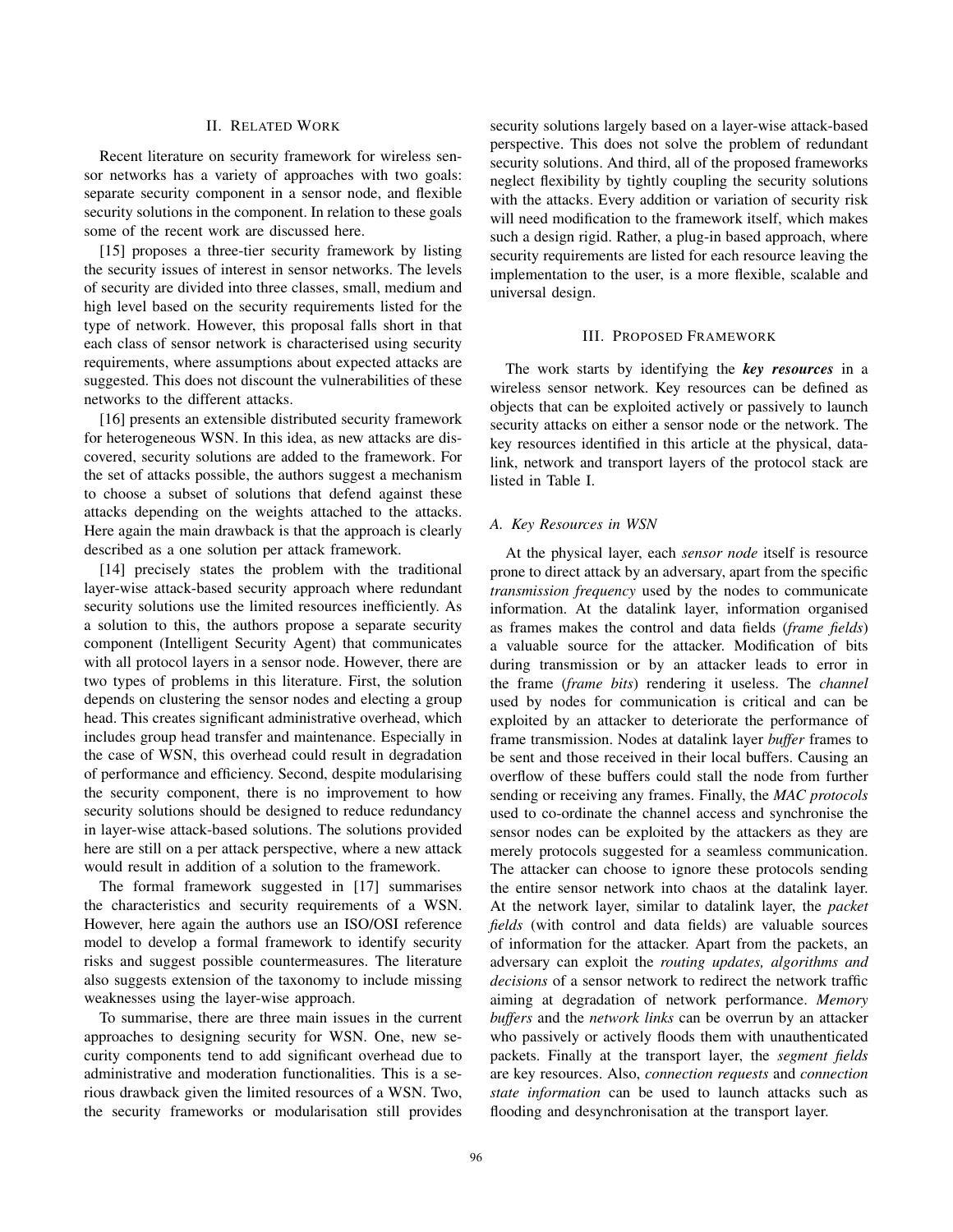|        | <b>Resources</b>                                  | <b>How to Protect</b>                                                                             | <b>How to Verify</b>                                                                                                                 | <b>Attacks Defended</b>                                                                      |
|--------|---------------------------------------------------|---------------------------------------------------------------------------------------------------|--------------------------------------------------------------------------------------------------------------------------------------|----------------------------------------------------------------------------------------------|
| PH-L   | Communication Frequency                           | Spread-spectrum, Low-duty Cycle                                                                   | Jamming Report                                                                                                                       | Jamming                                                                                      |
|        | Sensor Node                                       | Tamper-free Packaging, Hiding                                                                     |                                                                                                                                      | Tampering                                                                                    |
| $DL-L$ | Frame Bits                                        | MAC, Error-correction Code                                                                        | Error-detection Code                                                                                                                 | Collision, Exhaustion, Interrogation,<br>Unfairness                                          |
|        | <b>Frame Fields</b>                               | Encryption, Error-correction Code                                                                 | Error-detection Code, Authenticate                                                                                                   | Collision, Exhaustion, Interrogation,<br><b>Unfairness</b>                                   |
|        | <b>MAC</b> Protocol                               | Randomise MAC parameters, Small<br>Frames                                                         |                                                                                                                                      | Collision, Exhaustion, Unfairness                                                            |
|        | Channel/Link                                      | Rate-limit Response, Notify Upper Lay-<br>ers                                                     |                                                                                                                                      | Interrogation, Unfairness                                                                    |
|        | Memory/Buffer                                     | Rate-limit Response                                                                               |                                                                                                                                      | Interrogation, Unfairness                                                                    |
| NW-L   | <b>Routing Updates</b>                            |                                                                                                   | Authenticate, Check Freshness, End-<br>to-end Verification, Packet Leashes,<br>Location<br>Verification, Check Bi-<br>directionality | Selective Forwarding,<br>Misdirection,<br>Sinkholes, Wormholes, Sybil Attack,<br>HELLO Flood |
|        | Routing Decisions (including<br>Traffic Analysis) | Algorithms resistant to arbitrary con-<br>figuration, Geographic Forwarding, Dy-<br>namic Routing |                                                                                                                                      | Selective Forwarding, Sinkholes, Worm-<br>holes, Homing                                      |
|        | Routes                                            | Egress Filtering, Multiple Disjoint Paths                                                         |                                                                                                                                      | Misdirection,<br>Sinkholes,<br>Flooding,<br><b>HELLO Flood</b>                               |
|        | Packet Fields                                     |                                                                                                   | Authenticate, Check Frames                                                                                                           | Homing, Misdirection, Flooding                                                               |
|        | Memory/Buffer                                     | Limit number of packets accepted, Au-<br>thentication                                             |                                                                                                                                      | Misdirection, Sinkholes, Flooding                                                            |
| TR-L   | Segment Fields (connection<br>requests)           |                                                                                                   | Authenticate, Client Puzzles                                                                                                         | Flooding, Desynchronisation                                                                  |
|        | Memory/Buffer                                     | Stateless Connections, Authenticate                                                               |                                                                                                                                      | Flooding, Desynchronisation                                                                  |

Table I SECURITY SOLUTIONS FROM RESOURCE PERSPECTIVE

## *B. Security Solutions for Resources*

Having enlisted the valuable resources in a wireless sensor environment, the next step is to secure each resource. The approach is to analyse *"what information does each resource offer that can be exploited by the adversary?"*, *"how can the resource be modified or tampered with?"*, and *"how can the resource be forged?"*. Thus there are at least two methods to secure every resource: *protection* and *verification*. Protecting a resource addresses the security requirements of confidentiality, privacy, unpredictability, fairness and such. Verification of a resource mainly aims at identifying integrity, freshness and authenticity. Thus, securing each resource in a WSN involves providing efficient protection and verification solutions. In existing literature, there are numerous methods available for protection and verification of resources including spread-spectrum, encryption, error detection and correction, authorisation, authentication, dynamic multipath routing, client puzzles, stateless connections and the likes. Table 1 gives a detailed list of protection and verification methods analysed for each resource in this work.

## *C. Reducing Redundancy in Security Solutions*

The goal and advantage of looking at security requirements from a resource perspective described here is that it is possible to identify redundancies in security solutions. Providing security for a *resource X* could automatically secure *resource Y*. For example protecting the frequency used for communication at the physical layer would inherently move towards preventing collision of frames at the data-link layer. As a result, the number of security solutions required and implemented in WSNs can reduce considerably. This finally boils down to reduced algorithms for the security module, less processing, and efficient use of the limited resources available in a sensor network. Analysing the list of security solutions compiled in Table 1, Fig. 2 shows a list of reduced number of security solutions suggested on a layer-wise basis, which can be implemented to defend against the attacks. Which of these suggested security solutions are implemented is left to the network designer and implementer according to the application type, security requirement and threats. This provides high flexibility to the framework where security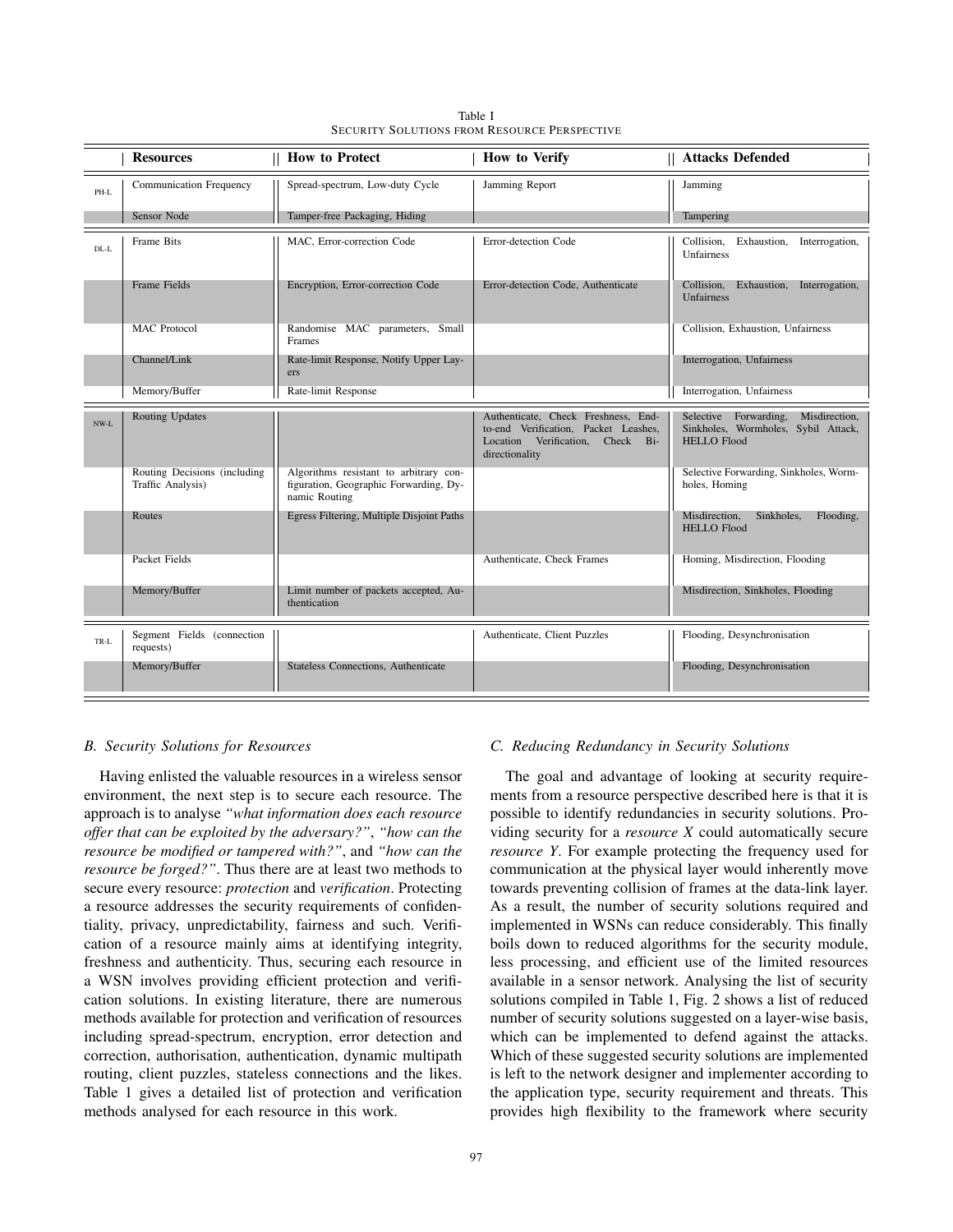

Figure 2. Redundancy-free Layer-wise Security Solutions

solutions are aimed at securing the resources rather than attacks.

# *D. Framework for Implementation*

The objective of this design is not just to reduce redundancy in security solutions, but also to provide a flexible and scalable framework to support implementation of the security solutions. Fig. 3 shows a protocol stack with the typical physical, data-link, network and transport layers of the ISO/OSI model, supported by a vertical security layer. The proposed security layer will contain implementations of the security solutions listed in Fig. 2. During development, these solutions are implemented to provide the suggested functionalities (for example, encryption algorithms, authentication methods, and so on). This choice gives maximum flexibility to the implementer and supports a plug-in based approach, where different algorithms can be substituted for the same security function required.

## IV. LESSONS LEARNT AND FUTURE WORK

The framework proposed allows security solutions to be implemented using proprietary solutions (which could be the choice for corporate or defense applications), or using well known solutions for protection and verification from the literature (such as existing encryption mechanisms, error correction, client puzzles, dynamic routing), which can be provided as library functions in the security framework. The choice is lift to the designer or implementor w.r.t. implementation of security solutions, with the framework providing a list of basic security requirements for each resource.

This proposed idea is also applicable to an applicationdriven security framework where different levels of security are suggested for different domains (home, office, defense / low-level, medium, high-level). All that is needed is to implement the required security solutions of choice depending on the application domain.

These two major features of the proposed framework from a resource perspective accounts to providing much higher flexibility during implementation and deployment, and improved scalability of the security layer. Scalability is improved because with a comprehensive list of resources in a WSN, the requirement is to provide solutions to secure the resources than defend against the numerous possible attacks of the present and future.

The future course of action from this paper is the development of a software framework implementing the security layer to secure each resource. This framework package will be deployed by users who will insert their own security code into the functions for the security layer. Also, existing security solutions will be implemented and provided as library functions for easy inclusion by the users.

# V. CONCLUSION

To summarise, this paper is a first step in designing a security framework for wireless sensor networks that is highly flexible, scalable and redundancy-free. Rather than design security solutions through a protocol layer-wise attack-based approach, this work identifies key resources in the wireless sensor network environment, which can be exploited by an adversary to pose different classes of security risks to the network. Thereafter, methods to secure these resources, that is protect and verify, are identified through analysis of literature following which a set of redundancy-free security solutions are proposed for a separate security layer. This builds a framework that allow flexible choices to the implementer to include implementations of security solutions based on application domain, security requirements and threats. Since the solutions are bases on securing resources, a long list of attacks and defenses are avoided. Finally, the directions for continuing this work towards further development and deployment of the proposed framework are also briefly described.

#### **REFERENCES**

- [1] John Paul Walters, Zhengqiang Liang, Weisong Shi, and Vipin Chaudhary, *Wireless Sensor Network Security: A Survey*, Security in Distributed, Grid, and Pervasive Computing, Auerbach Publications, CRC Press, 2006.
- [2] Chonggang Wang, Mahmoud Daneshmand, Bo Li, and Kazem Sohraby, *A Survey of Transport Protocols for Wireless Sensor Networks*, IEEE Network Magazine Special Issue on Wireless Sensor Networking, 2008.
- [3] Levente Buttayán, and László Csik, Security Analysis of Reli*able Transport Layer Protocols for Wireless Sensor Networks*, IEEE Workshop on Sensor Networks and Systems for Pervasive Computing (PerSeNS), Mannheim, Germany, 2010.
- [4] Al-Sakib Khan Pathan, Hyung-Woo Lee, Choong Seon Hong, *Security in Wireless Sensor Networks: Issues and Challenges*, International Conference on Advanced Communication Technology (ICACT), 2006.